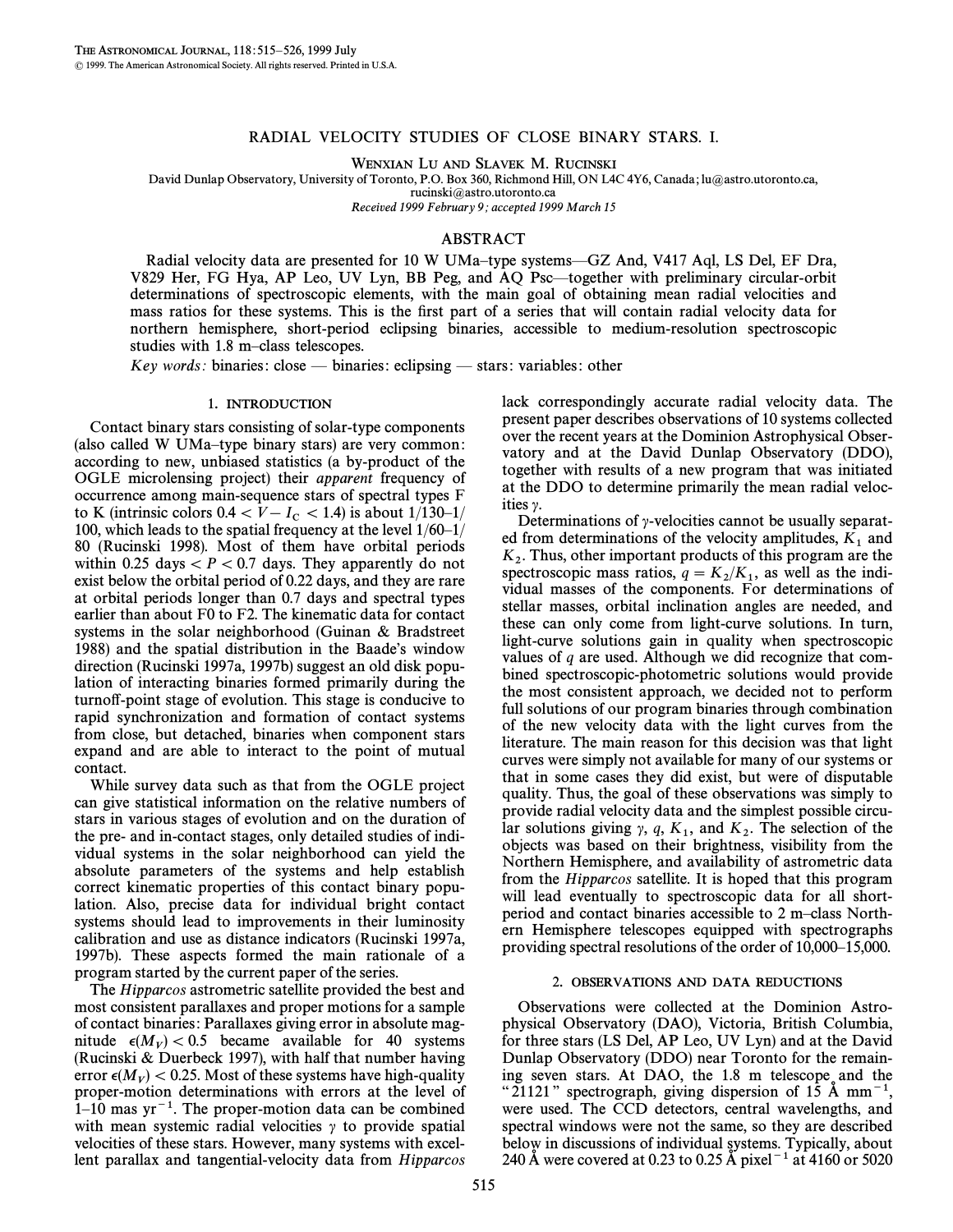| HJD                        |                  |                      |               |                     |                    |
|----------------------------|------------------|----------------------|---------------|---------------------|--------------------|
| $(2,400,000+)$             | Phase            | $V_{1}$              | $\Delta V_1$  | $V_{\rm 2}$         | $\Delta V_2$       |
| GZ And (DDO):              |                  |                      |               |                     |                    |
| 50,329.8571                | 0.7752           | $-136.2$             | $-8.1$        | 236.8               | $-12.2$            |
| 50,329.8680                | 0.8109           | $-116.5$             | 3.8           | 229.3               | $-4.6$             |
| 50,329.8800                | 0.8503           | $-98.9$              | 5.9           | 212.5               | 8.8                |
| 50,329.8907                | 0.8854           | $-88.4$              | - 2.9         | 168.1               | 1.8                |
| 50,329.9017                | 0.9214           | $-58.9$              | 2.5           | $156.5^{b}$         | 37.0               |
| 50,330.8095                | 0.8978           | $-74.5$              | 3.2           | 162.4               | 11.4               |
| 50,330.8564                | 0.0515           | $42.1^a$             | 0.8           | $-153.8^{b}$        | $-73.6b$           |
| 50,330.8683                | 0.0906           | 70.5                 | 0.6           | $-179.4^{\rm b}$    | $-43.6b$           |
| 50,330.8804                | 0.1302           | 99.4                 | 4.7           | $-197.0$            | $-13.0$            |
| 50,363.8842                | 0.3370           | 118.0                | 7.2           | $-199.3$            | 16.0               |
| 50,363.8929                | 0.3655           | 93.5                 | $-3.5$        | $-196.5$            | $-8.0$             |
| 50,398.6186                | 0.2178           | 137.0                | 9.9           | $-235.7$            | 11.3               |
| 50,398.6287                | 0.2509           | 134.1                | 4.4           | $-279.1$            | $-27.0$            |
| 50,398.7193                | 0.5480           | .                    | .             | $\ddotsc$           | $\cdots$           |
| 50,398.7310                | 0.5863           | $-80.4^{\rm a}$      | $-13.5$       | $135.3^{a}$         | 5.2                |
| 50,398.7437                | 0.6280           | $-96.2$              | $-2.8$        | 165.0               | $-16.6$            |
| 50,398.7700                | 0.7142           | $-119.8$             | 6.6           | 244.7               | $-1.1$             |
| 50,398.7816                | 0.7522           | $-132.1$             | $-2.4$        | 245.1               | $-7.0$             |
| 50,407.8025                | 0.3283           | 108.5                | $-5.8$        | $-234.1$            | $-11.9$            |
| 50,415.6562                | 0.0776           | 50.9 <sup>a</sup>    | $-9.8$        | $-152.9^{\rm b}$    | $-34.9b$           |
| 50,415.6671                | 0.1133           | 76.0                 | $-8.7$        | $-187.0$            | $-22.3$            |
| 50,415.6797                | 0.1546           | 112.6                | 5.5           | $-218.0$            | $-9.8$             |
| 50,415.6905                | 0.1900           | 124.2                | 3.6           | $-221.4$            | 13.0               |
| 50,415.7024                | 0.2290           | 123.4                | $-5.2$<br>2.0 | $-245.9$            | 4.0                |
| 50,438.7185<br>50,438.7292 | 0.6900<br>0.7251 | $-118.6$<br>$-123.5$ | 4.6           | 229.8<br>235.0      | $-4.6$<br>$-14.0$  |
| 50,438.7418                | 0.7664           | $-124.0$             | 5.0           | 253.9               | 3.1                |
| V417 Aql (DDO):            |                  |                      |               |                     |                    |
| 50,321.6014                | 0.1040           | 39.6                 | $-5.2$        | $-208.2^{\rm a}$    | $-31.0$            |
| 50,321.6135                | 0.1366           | 63.3                 | 4.1           | $-231.5$            | $-14.3$            |
| 50,321.6280                | 0.1758           | 66.2                 | $-6.2$        | $-261.7$            | $-7.9$             |
| 50,321.6389                | 0.2052           | 72.0                 | $-7.0$        | $-263.7$            | 8.2                |
| 50,321.6526                | 0.2422           | 80.7                 | $-2.0$        | $-285.3$            | $-3.2$             |
| 50,321.6639                | 0.2727           | 90.4                 | 8.6           | $-276.3$            | 3.4                |
| 50,321.6768                | 0.3076           | 86.4                 | 9.9           | $-269.1$            | $-4.0$             |
| 50,321.6880                | 0.3378           | 66.1                 | $-2.3$        | $-231.8$            | 10.8               |
| 50,321.7031                | 0.3786           | 57.2                 | 4.4           | $-206.9$            | $-7.4$             |
| 50,321.7149                | 0.4105           | 45.2                 | 7.7           | $-156.9$            | 0.4                |
| 50,323.6309                | 0.5845           | $-65.2$              | $-1.9$        | $139.2^a$           | 17.6               |
| 50,323.6421                | 0.6147           | $-89.6$              | $-11.4$       | 177.2               | 14.4               |
| 50,323.6559                | 0.6520           | $-97.9$              | $-4.5$        | 194.7               | $-10.1$            |
| 50,323.6666                | 0.6809           | $-101.6$             | 0.6           | 230.9               | 1.8                |
| 50,323.6790                | 0.7144           | $-102.1$             | 6.7           | 231.1               | $-16.2$            |
| 50,329.6019                | 0.7088           | $-98.8$              | 9.2           | 240.0               | $-5.1$             |
| 50,329.6128                | 0.7382           | $-108.2$             | 2.8           | 243.2               | $-10.1$            |
| 50,329.6267                | 0.7757           | $-111.3$             | $-1.3$        | 240.2               | $-10.3$            |
| 50,329.6378                | 0.8057           | $-103.0$             | 2.3           | 241.7               | 3.9                |
| $50,329.6522\dots$         | 0.8446           | $-98.5$              | $-3.9$        | 205.7               | $-2.3$             |
| 50,329.6629                | 0.8735           | $-73.2$              | 10.3          | 189.8               | 12.5               |
| $50,329.6753\dots$         | 0.9070           | $-73.2$              | $-5.5$        | $149.9^{\rm a}$     | 16.1               |
| LS Del (DAO):              |                  |                      |               |                     |                    |
| 48,153.7319<br>48,153.7495 | 0.5334<br>0.5817 | .                    | .             | .                   | .                  |
| 48,153.7608                | 0.6128           | .<br>$-70.3^{\circ}$ | .<br>0.5      | .<br>$94.0^{\rm a}$ | .<br>$^{\rm -0.3}$ |
| 48,153.7722                | 0.6442           | $-76.5$              | 3.7           | 123.5               | 4.0                |
| 48,153.7803                | 0.6664           | $-80.3$              | 5.3           | 130.4               | $-3.5$             |
| 48,153.7908                | 0.6953           | $-88.8$              | 2.1           | 146.7               | $-1.3$             |
| 48,153.7984                | 0.7162           | $-94.8$              | $-1.4$        | 139.5               | $-15.2$            |
| 48,153.8136                | 0.7580           | $-84.6$              | 10.3          | 149.2               | $-9.4$             |
| 48,153.8216                | 0.7799           | $-88.2$              | 5.5           | 169.5               | 13.9               |
| 48,153.8427                | 0.8379           | -93.4                | $-8.7$        | 141.8               | 10.4               |
| 48,155.6610                | 0.8355           | $-87.0$              | $-1.8$        | 140.7               | 7.8                |
| 48,155.6741                | 0.8715           | $-79.2$              | $-3.4$        | 117.6               | 10.0               |

TABLE 1 OBSERVATIONS OF 10 W URSAE MAJORIS TYPE SYSTEMS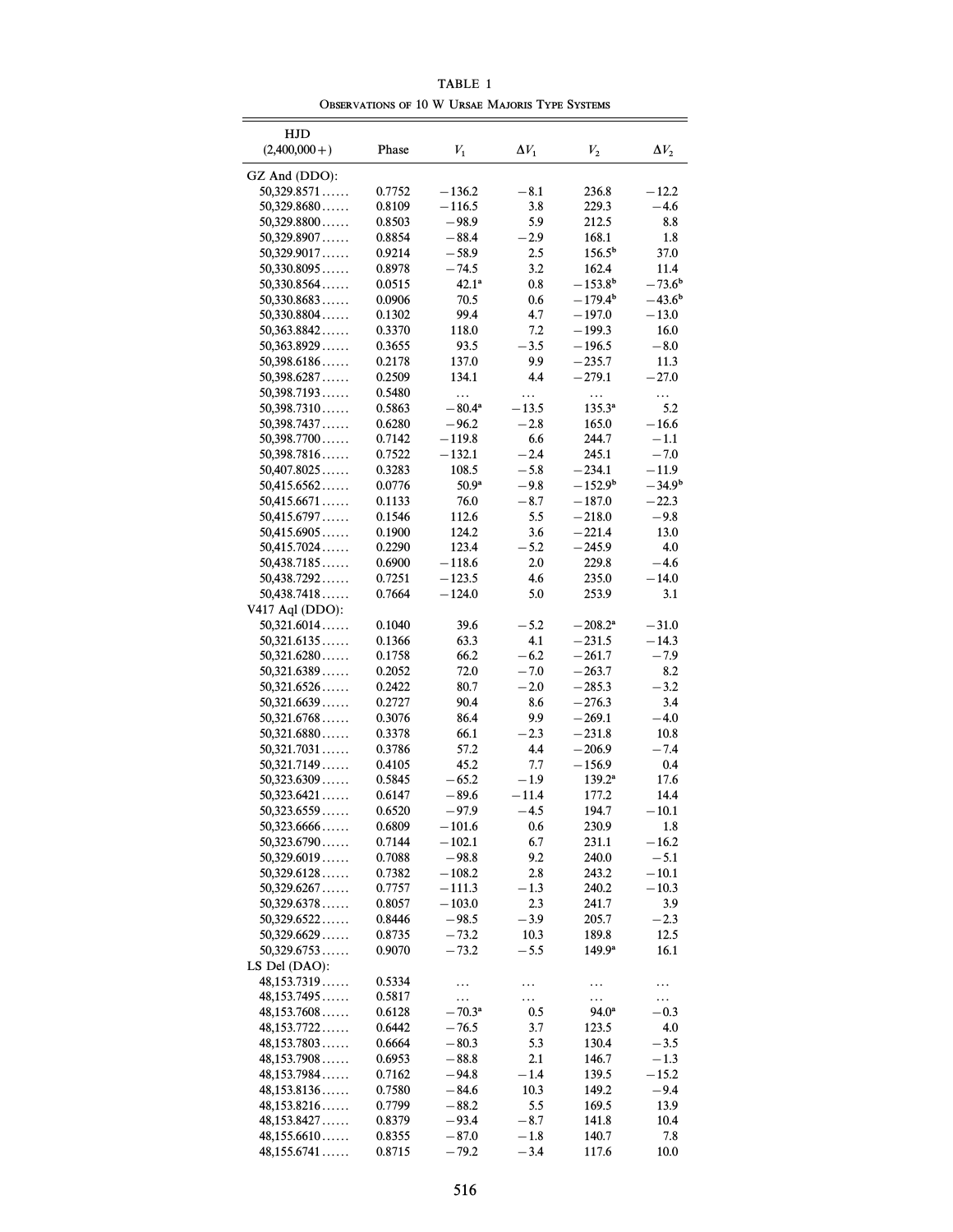|                                   |                  | TABLE 1—Continued      |                  |                                |                    |
|-----------------------------------|------------------|------------------------|------------------|--------------------------------|--------------------|
| HJD                               |                  |                        |                  |                                |                    |
| $(2,400,000+)$                    | Phase            | ${\cal V}_1$           | $\Delta V_1$     | ${\cal V}_2$                   | $\Delta V_2$       |
| 48,155.6825                       | 0.8946           | $-80.1$                | $-11.7$          | 73.3                           | $-14.5$            |
| 48,155.6886                       | 0.9113           | $-69.1$                | $-6.7$           | 74.7                           | 2.9                |
| 48,155.6967                       | 0.9336           | .                      | .                | .                              | .                  |
| 48,155.7028                       | 0.9504           | .                      | .                | .                              | .                  |
| 48,155.7105                       | 0.9715           | .                      | .                | .                              | .                  |
| 48,155.7164                       | 0.9876           | .                      | .                | .                              | .                  |
| 48,155.7240                       | 0.0086           | .                      | .                |                                | .                  |
| 48,155.7300                       | 0.0251           | .                      | .                | .                              | .                  |
| 48,155.7398                       | 0.0521           | .                      | .                | .                              | .                  |
| 48,155.7420                       | 0.0581           | .                      | .                | .                              | .                  |
| 48,155.7518                       | 0.0850           | $3.2^{\rm a}$          | $-6.0$<br>$-3.6$ | $-123.6^{\circ}$<br>$-145.1^a$ | $-3.6$             |
| 48,155.7580<br>48,155.7657        | 0.1021<br>0.1233 | $11.8^{\rm a}$<br>16.7 | $-5.7$           | $-157.1$                       | $-8.7$<br>$-2.0$   |
| 48,155.7712                       | 0.1384           | 17.5                   | $-9.3$           | $-184.3$                       | $-17.3$            |
| 48,155.7760                       | 0.1516           | 19.0                   | $-11.3$          | $-179.3$                       | $-2.9$             |
| 48,155.7832                       | 0.1713           | 33.6                   | $-1.3$           | $-187.2$                       | 1.3                |
| 48,155.7900                       | 0.1900           | 46.8                   | 8.5              | $-193.1$                       | 4.6                |
| $48,155.7989\dots$                | 0.2145           | 43.0                   | 1.6              | $-203.6$                       | 2.5                |
| 48,155.8050                       | 0.2313           | 45.9                   | 3.3              | $-195.4$                       | 14.0               |
| 48,155.8126                       | 0.2522           | 40.5                   | $-2.6$           | $-223.0$                       | $-12.4$            |
| 48,155.8203                       | 0.2733           | 52.7                   | 10.3             | $-197.0$                       | 11.7               |
| 48,155.8263                       | 0.2898           | 35.2                   | $-5.8$           | $-207.4$                       | $-2.5$             |
| 48,155.8354                       | 0.3148           | 33.9                   | $-3.6$           | $-195.7$                       | $-0.1$             |
| 48,155.8416                       | 0.3319           | 39.9                   | 5.7              | $-193.6$                       | $-6.8$             |
| 48,155.8510                       | 0.3577           | 23.6                   | $-4.3$           | $-171.1$                       | $-1.1$             |
| 48,155.8572                       | 0.3747           | 42.9                   | 19.9             | $-146.6$                       | 10.2               |
| 48,155.8649                       | 0.3959           | 23.7                   | 7.6              | $-123.1$                       | 15.3               |
| 48,155.8716                       | 0.4143           | .                      | .                | .                              | .                  |
| 48,155.8807                       | 0.4393           | .                      | .                | .                              | .                  |
| 48,155.8877                       | 0.4586           | .                      | .                | .                              | .                  |
| EF Dra (DDO):                     |                  |                        |                  |                                |                    |
| 48,764.6756                       | 0.0994           | $-75.2$                | $-4.4$           | 164.0                          | 27.2               |
| 48,764.6901<br>48,764.7063        | 0.1336<br>0.1718 | $-86.0$<br>$-91.8$     | $-7.3$<br>$-6.4$ | 162.9<br>216.1                 | $-22.7$<br>$-11.6$ |
| 48,764.7205                       | 0.2053           | $-83.0$                | 6.2              | 274.2                          | 22.3               |
| 48,764.7385                       | 0.2477           | $-85.8$                | 5.4              | 252.5                          | $-11.4$            |
| 48,764.7528                       | 0.2814           | $-79.3$                | 10.9             | 254.3                          | $-3.6$             |
| 48,764.7694                       | 0.3206           | $-74.3$                | 12.1             | 238.1                          | 3.8                |
| 48,764.7835                       | 0.3538           | $-75.9$                | 5.2              | 206.4                          | 5.4                |
| $48,788.6431\dots$                | 0.6243           | $-3.7$                 | 4.1              | $-302.9$                       | $-45.1$            |
| 48,788.6577                       | 0.6587           | 1.2                    | 2.3              | $-287.9$                       | 11.5               |
| 48,788.6748                       | 0.6990           | $-7.6$                 | $-11.8$          | $-311.9$                       | 20.9               |
| 48,788.6894                       | 0.7334           | 13.9                   | 7.5              | $-366.5$                       | $-19.8$            |
| 48,788.7064                       | 0.7736           | $-3.3$                 | $-9.4$           | $-313.9$                       | 31.1               |
| 48,788.7208                       | 0.8075           | 7.2                    | 3.7              | $-318.0$                       | 10.6               |
| 48,788.7390                       | 0.8504           | $-2.8$                 | $-0.1$           | $-297.9$                       | $-8.5$             |
| 48,788.7535                       | 0.8846           | 3.3                    | 13.1             | $-285.0$                       | $-39.8$            |
| V829 Her (DDO):                   |                  |                        |                  |                                |                    |
| 48,415.6430                       | 0.5188           | .                      | .                | .                              | .                  |
| 48,415.6642                       | 0.5780           | $\cdots$               | .                | $\cdots$                       | .                  |
| 48,415.6839                       | 0.6330           | $-78.8$                | 0.3              | 144.4                          | $-3.1$             |
| 48,415.7024                       | 0.6846           | $-106.3$               | $-11.6$          | 172.1                          | $-13.4$            |
| 48,415.7202                       | 0.7343           | $-99.0$                | 2.6              | 202.3                          | $-0.2$             |
| $48,415.7372\dots$<br>48,415.7545 | 0.7818<br>0.8301 | -97.4<br>$-81.3$       | 2.9<br>9.8       | 205.7<br>183.0                 | 6.5<br>6.3         |
|                                   |                  |                        |                  |                                |                    |
| 48,415.7941<br>48,415.8107        | 0.9407<br>0.9870 | .                      | .                | .                              | .                  |
| 48,415.8269                       | 0.0322           | .                      | .                | .                              | .                  |
| 48,416.6938                       | 0.4527           | .                      | .                | .                              | .                  |
| 48,416.7110                       | 0.5008           | .<br>.                 | .<br>.           | .<br>.                         | .<br>.             |
| 48,416.7282                       | 0.5442           | .                      | .                | .                              | .                  |
| 48,416.7461                       | 0.5988           | $-69.2$                | $-4.2$           | 109.0                          | $-3.8$             |
| $48,416.7626\dots$                | 0.6448           | $-89.9$                | $-6.5$           | 145.4                          | $-12.5$            |
| 48,416.7791                       | 0.6909           | -94.9                  | 1.1              | 193.5                          | 4.7                |
| 48,416.7960                       | 0.7381           | $-103.1$               | $-1.3$           | 208.9                          | 5.9                |
| 48,417.6141                       | 0.0223           | .                      |                  | .                              |                    |
|                                   |                  |                        |                  |                                |                    |

TABLE  $1$ —Continued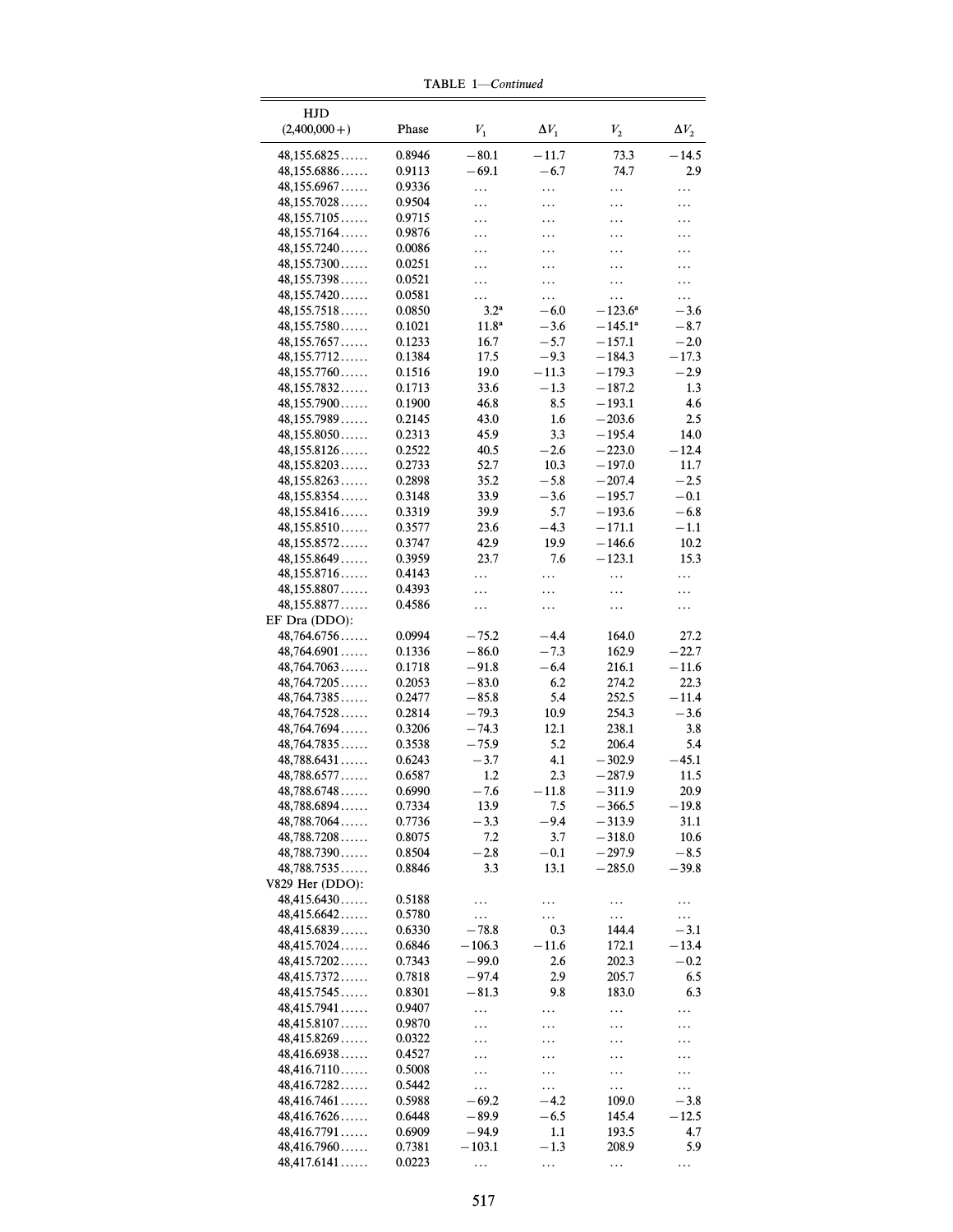| HJD<br>$(2,400,000+)$                       | Phase            | ${\cal V}_1$       | $\Delta V_1$     | $V_2$                     | $\Delta V_2$             |
|---------------------------------------------|------------------|--------------------|------------------|---------------------------|--------------------------|
| 48,417.6350                                 | 0.0807           | .                  | .                | .                         | .                        |
| 48,417.6558                                 | 0.1388           | 55.5               | 1.1              | $-180.4$                  | $-0.9$                   |
| $48,417.6766 \ldots$                        | 0.1968           | 76.8               | 6.5              | $-210.5$                  | 7.9                      |
| $48,764.8378$                               | 0.5143           | .                  | .                | .                         | .                        |
| $48,764.8523 \ldots$                        | 0.5548           | .                  | .                | .                         | .                        |
| $48,764.8666 \ldots$                        | 0.5947           | .                  | .                | .                         | .                        |
| 48,788.7822                                 | 0.3700           | 54.9               | 3.7              | $-188.6$                  | $-17.0$                  |
| 48,788.7939                                 | 0.4027           | 36.7               | $-0.7$           | $-143.7$                  | $-5.7$                   |
| $50,489.9281$                               | 0.1819           | 64.0               | $-3.2$           | $-213.5$                  | $-2.7$                   |
| $50,489.9389$<br>$50,489.9515$              | 0.2120           | 68.6<br>68.3       | $-4.1$<br>$-6.9$ | $-225.5$<br>$-227.6$      | $-1.2$<br>2.8            |
| $50,489.9622$                               | 0.2472<br>0.2771 | 74.2               | 0.3              | $-222.1$                  | 5.2                      |
| FG Hya (DDO):                               |                  |                    |                  |                           |                          |
| $50,398.9056$                               | 0.4075           | .                  | .                | .                         | .                        |
| $50,398.9167$                               | 0.4414           | .                  | .                | .                         | .                        |
| 50,398.9287                                 | 0.4780           | .                  | .                | .                         | .                        |
| $50,398.9396$                               | 0.5112           | .                  | .                | .                         | $\ldots$                 |
| $50,398.9526$                               | 0.5509           | .                  | .                | .                         | .                        |
| $50,414.7690$                               | 0.7964           | 25.2               | $-3.6$           | $-295.5$                  | 19.0                     |
| $50,414.7798$                               | 0.8293           | 29.5               | 3.6              | $-293.5$                  | $-4.6$                   |
| $50,414.7928$                               | 0.8690           | 31.9               | 11.2             | $-236.9$                  | 5.3                      |
| 50,414.8037<br>$50,438.8378$                | 0.9022<br>0.2144 | 16.7<br>$-36.5$    | 1.6<br>4.3       | $-170.2^{\rm b}$<br>317.6 | 21.4 <sup>b</sup><br>8.9 |
| $50,438.8486$                               | 0.2474           | $-41.5$            | 0.2              | 301.7                     | $-14.9$                  |
| $50,438.8622$                               | 0.2889           | $-41.4$            | $-0.8$           | 316.8                     | 9.7                      |
| $50,438.8731$                               | 0.3221           | $-40.7$            | $-2.6$           | 281.5                     | $-2.6$                   |
| 50,438.8855                                 | 0.3599           | $-36.4$            | $-3.0$           | 256.4                     | 13.6                     |
| $50,438.8954$                               | 0.3901           | $-25.8$            | 2.8              | 212.0                     | 12.4                     |
| 50,469.6340                                 | 0.1534           | $-40.8$            | $-5.5$           | 270.8                     | 11.7                     |
| 50,469.6447                                 | 0.1860           | $-36.0$            | 2.8              | 295.5                     | 4.5                      |
| $50,469.6582 \ldots$                        | 0.2272           | $-55.1$            | $-13.8$          | 314.6                     | 1.2                      |
| $50,469.6691$                               | 0.2605           | $-45.4$            | $-3.8$           | 306.3                     | $-9.7$                   |
| $50,469.6813$                               | 0.2977<br>0.3303 | $-41.9$<br>$-33.2$ | $-1.8$<br>4.0    | 295.9<br>276.1            | $-6.4$<br>$-0.4$         |
| $50,469.6920$<br>$50,469.7989$              | 0.6564           | 29.0               | 4.7              | $-274.7$                  | $-0.8$                   |
| $50,469.8097$                               | 0.6894           | 32.7               | 5.0              | $-304.4$                  | 0.6                      |
| $50,469.8215$                               | 0.7254           | 27.5               | $-2.4$           | $-312.0$                  | 12.2                     |
| $50,469.8323$                               | 0.7583           | 15.7               | $-14.6$          | $-325.2$                  | 2.4                      |
| 50,469.8450                                 | 0.7970           | 28.3               | $-0.4$           | $-318.5$                  | $-4.4$                   |
| $50,469.8558$                               | 0.8300           | 14.7               | $-11.2$          | $-294.6$                  | $-6.4$                   |
| 50,477.7347                                 | 0.8633           | 12.1               | $-9.5$           | $-255.9$                  | $-6.1$                   |
| $50,477.7451$                               | 0.8950           | 16.0               | $-0.4$           | $-199.6^{\rm b}$          | 3.6 <sup>b</sup>         |
| $50,483.6474$<br>AP Leo (DAO): <sup>c</sup> | 0.8991           | 16.1               | 0.5              | $-177.1^{\circ}$          | 19.6 <sup>b</sup>        |
| 48,310.7545                                 | 0.2330           | $-102$             | 1                | 224                       | $-12$                    |
| $48,310.7701$                               | 0.2692           | $-103$             | $\bf{0}$         | 220                       | $-16$                    |
| 48,310.7925                                 | 0.3213           | $-98$              | $^{-2}$          | 210                       | $^{-2}$                  |
| $48,311.7786 \ldots$                        | 0.6126           | 30                 | 4                | $-205$                    | $-8$                     |
| $48,311.7976$                               | 0.6568           | 53                 | 13               | $-266$                    | $-21$                    |
| $48,311.8116$                               | 0.6893           | 37                 | $-10$            | $-248$                    | 21                       |
| $48,311.8304$                               | 0.7330           | 63                 | 10               | $-287$                    | 0                        |
| 48,311.8439                                 | 0.7644           | 49                 | $-4$             | $-290$                    | $-2$                     |
| $48,311.8572 \ldots$                        | 0.7953           | 48                 | $-2$             | $-251$                    | 26                       |
| $48,311.8705$                               | 0.8262           | 38                 | $-6$             | $-263$                    | -4                       |
| $48,311.8839$<br>$48,311.8975$              | 0.8573<br>0.8889 | 46<br>41           | 10<br>16         | $-244$<br>$-186$          | $-13$<br>8               |
| 48,312.8527                                 | 0.1085           | $-60$              | 14               | 143                       | $\boldsymbol{2}$         |
| $48,312.8664$                               | 0.1403           | $-94$              | $-8$             | 160                       | $-18$                    |
| 48,312.8810                                 | 0.1742           | $-96$              | $-1$             | 207                       | $-1$                     |
| $48,312.8953$                               | 0.2074           | $-92$              | 10               | 216                       | $-12$                    |
| $48,312.9106$                               | 0.2430           | $-98$              | 5                | 235                       | $-2$                     |
| $48,312.9262 \ldots$                        | 0.2792           | $-90$              | 12               | 242                       | 8                        |
| 48,312.9427                                 | 0.3176           | $-93$              | 3                | 203                       | $-11$                    |
| 48,312.9607                                 | 0.3595           | $-94$              | $-8$             | 175                       | $-3$                     |
| $48,312.9792 \ldots$                        | 0.4054           | .                  | .                |                           |                          |

TABLE  $1$ —Continued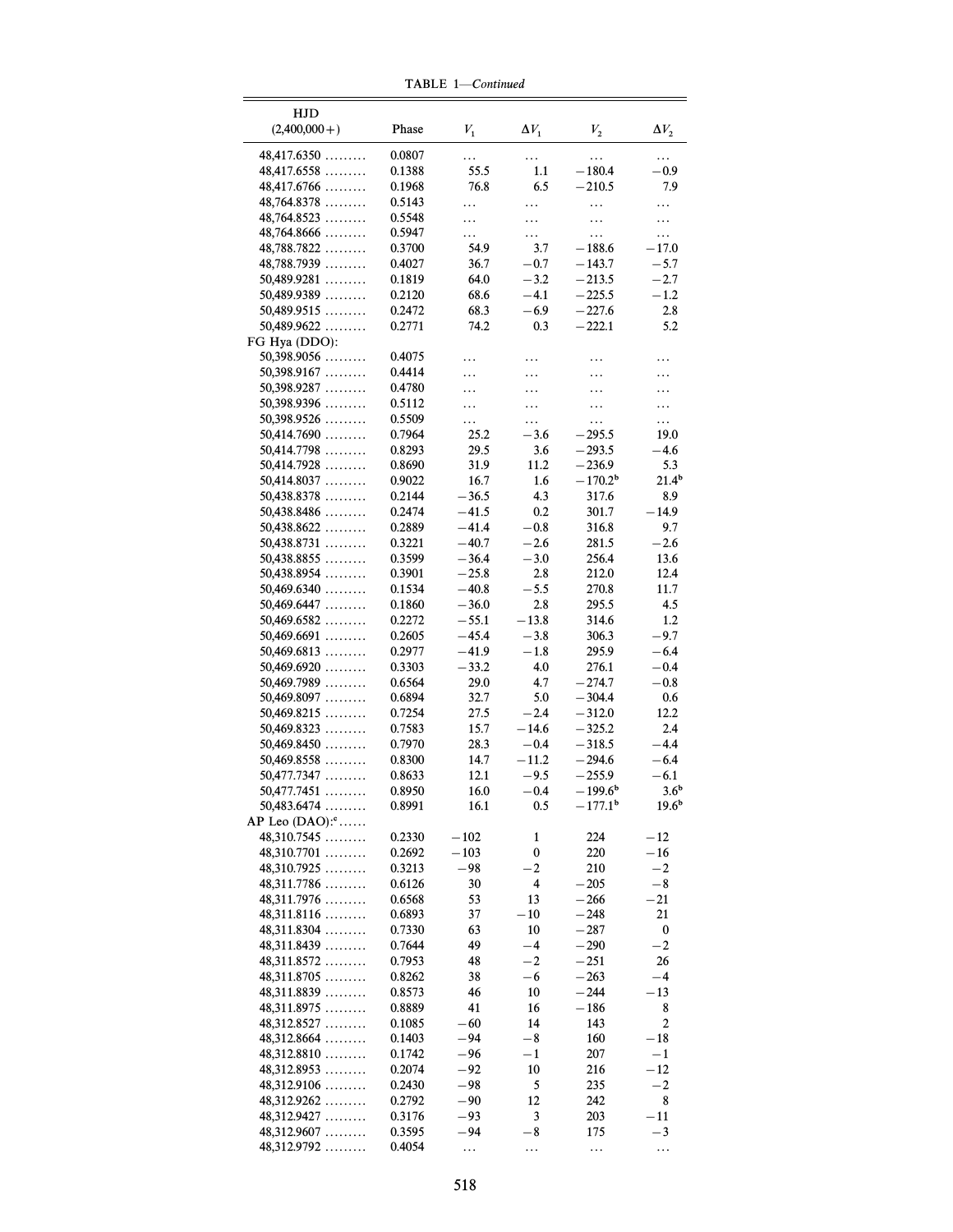| HJD            |        |                   |              |                  |              |
|----------------|--------|-------------------|--------------|------------------|--------------|
| $(2,400,000+)$ | Phase  | ${\cal V}_1$      | $\Delta V_1$ | ${\cal V}_2$     | $\Delta V_2$ |
|                |        |                   |              |                  |              |
| UV Lyn (DAO):  |        |                   |              |                  |              |
| 48.254.7929    | 0.6929 | $-80.8$           | 0.5          | 213.0            | $-7.2$       |
| 48,254.8101    | 0.7343 | $-83.4$           | 3.0          | 237.1            | 3.0          |
|                |        |                   |              |                  |              |
| 48,254.8261    | 0.7729 | $-95.2$           | $-9.2$       | 237.5            | 4.7          |
| 48,254.8530    | 0.8377 | $-65.8$           | 8.3          | 195.5            | $-4.9$       |
| 48,254.8691    | 0.8765 | $-58.8$           | 2.2          | 175.5            | 10.7         |
| 48,254.9526    | 0.0777 | .                 | .            | .                | .            |
| 48,254.9699    | 0.1194 | 61.0              | 2.4          | $-155.6$         | 5.3          |
|                |        |                   |              |                  |              |
| 48,254.9846    | 0.1548 | 67.9              | $-3.2$       | $-206.0$         | $-11.0$      |
| 48,255.0010    | 0.1943 | 84.1              | 3.2          | $-226.8$         | $-5.2$       |
| 48,255.0278    | 0.2589 | 94.6              | 8.6          | $-248.2$         | $-12.6$      |
| 48,255.0446    | 0.2994 | 77.8              | $-4.2$       | $-211.5$         | 13.2         |
| 48,255.0607    | 0.3382 | 67.4              | $-5.8$       | $-204.7$         | $-4.0$       |
| 48,255.0770    | 0.3775 | 55.6              | $-4.3$       | $-161.6$         | 2.8          |
|                |        |                   |              |                  |              |
| 48,260.7996    | 0.1675 | 76.0              | 1.2          | $-204.9$         | $0.0\,$      |
| 48,260.8124    | 0.1984 | 84.9              | 3.3          | $-221.1$         | 2.5          |
| 48,260.8234    | 0.2249 | 75.7              | $-9.4$       | $-229.1$         | 3.9          |
| 48,260.8366    | 0.2567 | 80.2              | $-5.9$       | $-237.8$         | $-2.1$       |
| 48,260.8672    | 0.3304 | 66.0              | $-9.4$       | $-205.8$         | 0.7          |
|                |        |                   |              |                  |              |
| 48,260.8798    | 0.3608 | 64.5              | $-1.6$       | $-172.5$         | 8.7          |
| 48,260.8929    | 0.3923 | .                 | $\ldots$     | .                | .            |
| 48,260.9855    | 0.6155 | $-67.6$           | -9.9         | 165.3            | 0.4          |
| 48,260.9987    | 0.6473 | $-82.2$           | $-12.8$      | 196.0            | 8.2          |
| 48,261.0091    | 0.6724 | $-82.9$           | $-6.2$       | 195.9            | $-11.8$      |
| 48,261.0211    | 0.7013 | $-78.2$           | 4.6          | 217.8            | $-6.5$       |
|                |        |                   |              |                  |              |
| 48,261.0314    | 0.7261 | $-70.0$           | 15.9         | 224.1            | $-8.5$       |
| 48,261.0438    | 0.7560 | $-87.4$           | $-0.6$       | 253.9            | 18.8         |
| 48,261.0538    | 0.7801 | $-95.8$           | $-10.5$      | 233.6            | $-2.5$       |
| 48,261.0651    | 0.8073 | $-76.5$           | 4.8          | 210.5            | $-9.7$       |
| 48,261.0814    | 0.8466 | $-73.2$           | $-1.8$       | 214.9            | 21.7         |
| 48,261.0939    |        | $-53.8$           | 7.1          | 169.2            | 4.7          |
|                | 0.8767 |                   |              |                  |              |
| 48,261.1014    | 0.8948 | .                 | .            | .                | .            |
| BB Peg (DDO):  |        |                   |              |                  |              |
| 50,321.7422    | 0.3230 | 54.1              | $-4.1$       | $-263.6$         | 7.6          |
| 50,321.7546    | 0.3573 | 49.1              | 2.1          | $-241.7$         | $-1.7$       |
| 50,321.8049    | 0.4964 |                   |              |                  |              |
|                |        | .                 | .            | .                | .            |
| 50,321.8190    | 0.5354 | .                 | .            | .                | .            |
| 50,321.8356    | 0.5813 | $-70.0^{\circ}$   | 6.4          | $140.2^a$        | 37.0         |
| 50,321.8503    | 0.6220 | $-94.2$           | 2.1          | 175.9            | 17.4         |
| 50,321.8675    | 0.6696 | $-110.8$          | 3.1          | 206.5            | $-1.0$       |
| 50,324.6104    | 0.2571 | 65.2              | $-3.0$       | $-302.5$         | $-3.7$       |
| 50,324.6216    | 0.2880 | 65.4              | $-0.1$       | $-278.4$         | 13.0         |
|                |        |                   |              |                  |              |
| 50,324.6336    | 0.3212 | 53.2              | $-5.5$       | $-270.3$         | 2.2          |
| 50,324.6445    | 0.3514 | 55.2              | 6.0          | $-251.9$         | $-5.8$       |
| 50,324.6569    | 0.3857 | 40.3              | 5.3          | $-209.0$         | $-2.3$       |
| 50,324.6678    | 0.4158 | 30.1 <sup>a</sup> | 10.0         | $-183.7^{\rm a}$ | $-18.5$      |
| 50,324.7196    | 0.5591 | .                 | .            |                  | .            |
| 50,324.7346    | 0.6006 | $-103.0$          | $-16.7$      | 127.9            | $-2.9$       |
|                |        |                   |              |                  |              |
| 50,324.7785    | 0.7221 | $-123.4$          | 1.2          | 223.4            | $-13.7$      |
| 50,324.7868    | 0.7450 | $-136.6$          | $-10.6$      | 236.0            | $-5.2$       |
| 50,324.7974    | 0.7743 | $-114.2$          | 10.7         | 226.3            | $-11.8$      |
| 50,324.8074    | 0.8020 | –119.4            | 1.5          | 238.1            | 11.1         |
| 50,324.8203    | 0.8377 | $-120.0$          | $-8.3$       | 198.7            | $-2.6$       |
|                |        |                   |              | 177.8            |              |
| 50,324.8313    | 0.8681 | $-92.0$           | 8.5          |                  | 7.6          |
| 50,324.8445    | 0.9046 | $-98.6^{\circ}$   | -14.9        | $147.4^a$        | 23.9         |
| 50,330.6851    | 0.0611 | .                 | .            | $\ldots$         | .            |
| 50,330.6964    | 0.0924 | $30.1^{\circ}$    | 5.7          | $-197.0^{\rm a}$ | – 19.9       |
| 50,330.7140    | 0.1411 | 47.7              | 1.3          | $-245.7$         | $-7.5$       |
| 50,330.7274    | 0.1781 | 56.6              | $-1.9$       | $-270.9$         | 1.1          |
|                |        |                   |              |                  |              |
| 50,330.7418    | 0.2180 | 62.3              | $-4.0$       | $-288.2$         | 5.4          |
| 50,330.7529    | 0.2487 | 64.3              | $-4.0$       | $^{-291.0}$      | 8.1          |
| AQ Psc (DDO):  |        |                   |              |                  |              |
| 50,312.7508    | 0.4320 |                   |              | .                |              |
| 50,312.7636    | 0.4589 |                   |              | .                |              |
| 50,312.7780    |        |                   |              |                  |              |
|                | 0.4892 | .                 |              |                  |              |
| 50,312.7889    | 0.5121 |                   | .            | .                | .            |

TABLE  $1$ —Continued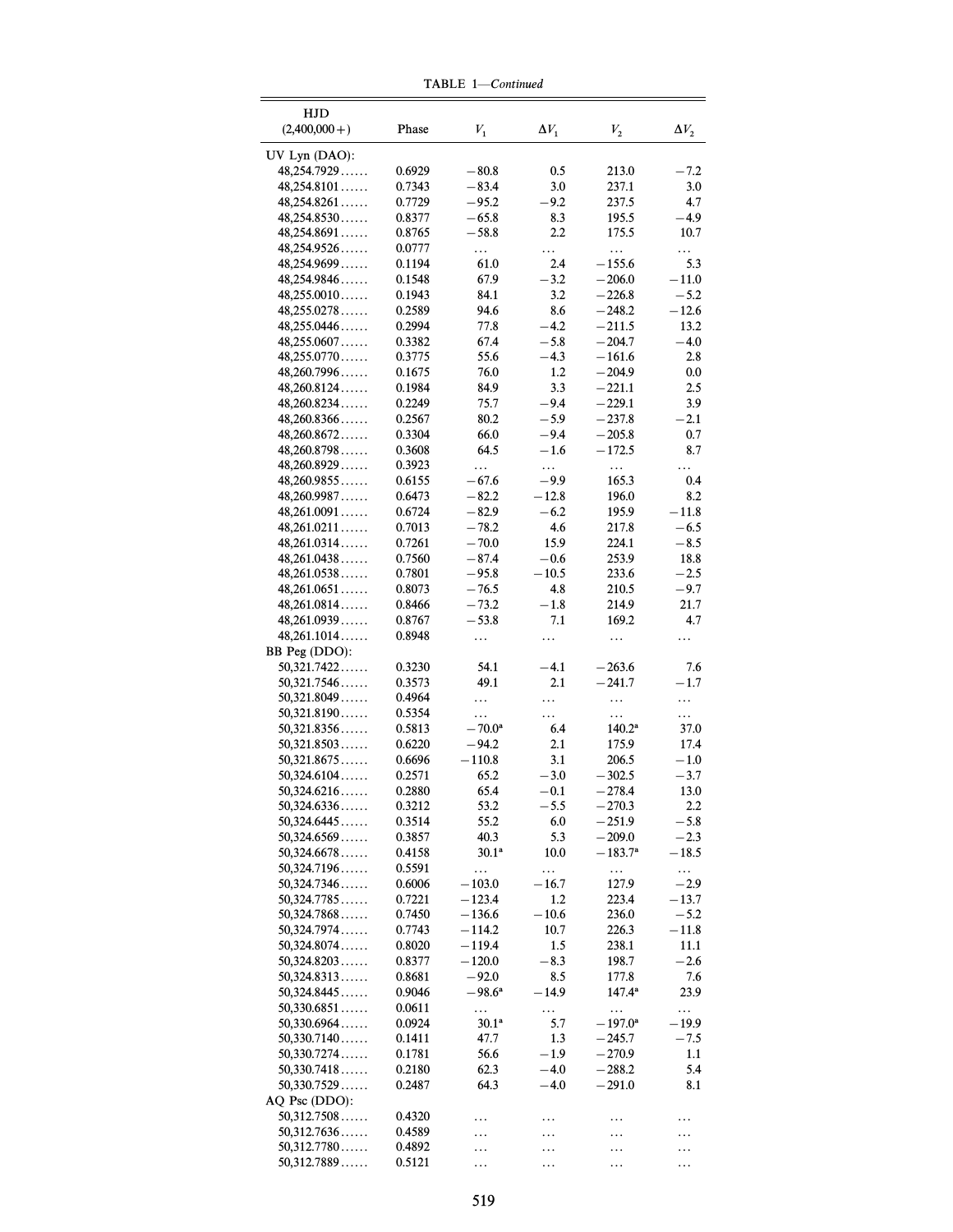## 520 LU & RUCINSKI

TABLE 1-Continued

| <b>HJD</b>     |        |         |              |            |              |
|----------------|--------|---------|--------------|------------|--------------|
| $(2,400,000+)$ | Phase  | $V_1$   | $\Delta V_1$ | $V_{2}$    | $\Delta V_2$ |
| 50,312.8039    | 0.5436 | .       | .            | .          | .            |
| 50,312.8145    | 0.5659 | .       | .            | .          | $\cdots$     |
| 50,312.8294    | 0.5972 | 23.8    | 2.5          | $-171.2^a$ | $-7.3$       |
| 50,312.8394    | 0.6183 | 27.0    | $-0.4$       | $-202.8$   | $-11.8$      |
| 50,312.8506    | 0.6418 | 38.6    | 5.2          | $-215.7$   | 2.0          |
| 50,312.8565    | 0.6542 | 38.8    | 2.6          | $-225.0$   | 4.9          |
| 50,321.8836    | 0.6344 | 32.3    | 0.7          | $-216.1$   | $-6.3$       |
| 50,321.8945    | 0.6574 | 37.3    | 0.5          | $-228.2$   | 4.6          |
| 50,321.9063    | 0.6822 | 43.2    | 1.9          | $-249.5$   | 3.1          |
| 50,324.8788    | 0.9321 | .       | .            | .          | .            |
| 50,324.8898    | 0.9552 |         | .            | .          |              |
| 50,324.9028    | 0.9826 | .       | .            | .          |              |
| 50,329.6924    | 0.0531 | .       | .            | .          |              |
| 50,329.7019    | 0.0731 | .       | .            | .          |              |
| 50,329.7239    | 0.1193 | $-53.6$ | $-0.1$       | 173.8      | 7.3          |
| 50,329.7357    | 0.1441 | $-60.3$ | $-0.6$       | 189.2      | $-5.0$       |
| 50,329.7484    | 0.1708 | $-64.1$ | 1.1          | 206.3      | $-12.2$      |
| 50,329.7593    | 0.1937 | $-68.3$ | 0.5          | 220.2      | $-13.9$      |
| 50,329.7726    | 0.2217 | $-72.2$ | $-0.7$       | 227.2      | $-19.0$      |
| 50,329.7833    | 0.2442 | $-70.7$ | 1.7          | 236.2      | $-14.0$      |
| 50,329.7958    | 0.2705 | $-70.8$ | 1.2          | 247.2      | $-1.0$       |
| 50,329.8065    | 0.2930 | $-70.0$ | 0.3          | 244.8      | 4.0          |
| 50,329.8200    | 0.3214 | $-68.1$ | $-1.5$       | 226.1      | 1.7          |
| 50,329.8309    | 0.3443 | $-59.9$ | 2.4          | 214.7      | 9.2          |
| 50,329.8432    | 0.3701 | $-55.9$ | 0.4          | 202.4      | 23.5         |
| 50,363.7596    | 0.6822 | 39.5    | $-1.8$       | $-250.3$   | 2.3          |
| 50,363.7702    | 0.7045 | 42.1    | $-2.1$       | $-267.9$   | $-2.4$       |
| 50,363.7818    | 0.7289 | 42.5    | $-3.6$       | $-267.1$   | 6.8          |
| 50,363.7927    | 0.7518 | 46.9    | 0.3          | $-281.8$   | $-5.6$       |
| 50,363.8053    | 0.7783 | 44.6    | $-1.1$       | $-268.3$   | 3.7          |
| 50,363.8162    | 0.8012 | 46.7    | 3.1          | $-264.6$   | $-1.9$       |
| 50,363.8298    | 0.8298 | 41.1    | 1.8          | $-266.3$   | $-22.5$      |
| 50.363.8473    | 0.8666 | 28.5    | $-2.9$       | $-217.8$   | $-9.1$       |

<sup>a</sup> Half-weight given in the orbital solution.

<sup>b</sup> Not used in the orbital solution, because of strong influence of the proximity e†ects and large deviations from circular model.

 $\degree$  Radial velocities of AP Leo were measured with the accuracy of 1 km s<sup>-1</sup>.

A. At DDO, the 1.9 m telescope and the Cassegrain spectrograph illuminating a CCD at a dispersion of 10.8 Å mm<sup>-1</sup>, corresponding to about 0.2 Å pixel<sup>-1</sup> or about 12 km s<sup>-1</sup> pixel<sup> $-1$ </sup>, were used for most observations (see also the descriptions for individual systems below). All the spectra for stars observed at DDO were centered at 5185 A, giving a spectrum coverage of 210 A.

The velocity determinations of binary component stars were done using cross-correlation of spectra with standard stars (program VCROSS; Hill 1982) or broadening function (BF) algorithms (Rucinski 1992), which also use spectra of sharp-line standard stars. The former method was used for the systems observed at DAO, while the latter method was used for the systems observed at DDO. In both cases, the radial velocities of stars were determined by fitting Gaussians to the peaks. Tests showed that systematic differences between VCROSS and BF results were well below the level of formal errors, so that it was decided to disregard this minor inconsistency in the methodology.

Spectra of different stars were used as sharp-line templates for cross-correlation and broadening function determinations. They were, for systems observed at the DAO: HD 32963 (G2 V) for LS Del, HD 126053 (G1 V) for AP Leo, UV Lyn (HD 22484 [F8 V] and HD 32963 [G2 V]); at the DDO, HD 22484 (F8 V) was used for AQ Psc, V417 Aql, BB Peg, GZ And, and FG Hya, whereas HD 102870

(F9 V) was used for EF Dra, and HD 187691 (F8 V) for V829 Her.

The spectra of the program stars were reduced with IRAF.<sup>1</sup> The standard procedures were employed, which consist of de-biasing, cosmic-ray removal, flat-fielding, extraction of one-dimensional spectra, wavelength calibration, and rectification. The radial velocity orbits were solved using programs RVORBIT by G. Hill (1986, private communication) and SBCM by Morbey (1975). For each system, circular solutions of the form  $V(t) = \gamma + K_i \sin \phi$ , with  $\phi$  being the phase, were made separately for each component and then for the whole system. No significant differences in  $\gamma$ -velocities for separate solutions were noted in any of the 10 systems. Normally, unit weights were given to individual observations, with the exception of those indicating blending at eclipses. The initial epoch  $T_0$  was included among unknowns in all cases because of lack of recent photometric eclipse timings or possibilities of period changes. The values we give for  $T_0$  correspond to moments of the degree points of the systems. of the deeper eclipses for each of the systems.

ÈÈÈÈÈÈÈÈÈÈÈÈÈÈÈ

<sup>&</sup>lt;sup>1</sup> IRAF is distributed by the National Optical Astronomy Observatories, which are operated by the Association of Universities for Research in Astronomy, Inc., under cooperative agreement with the National Science Foundation.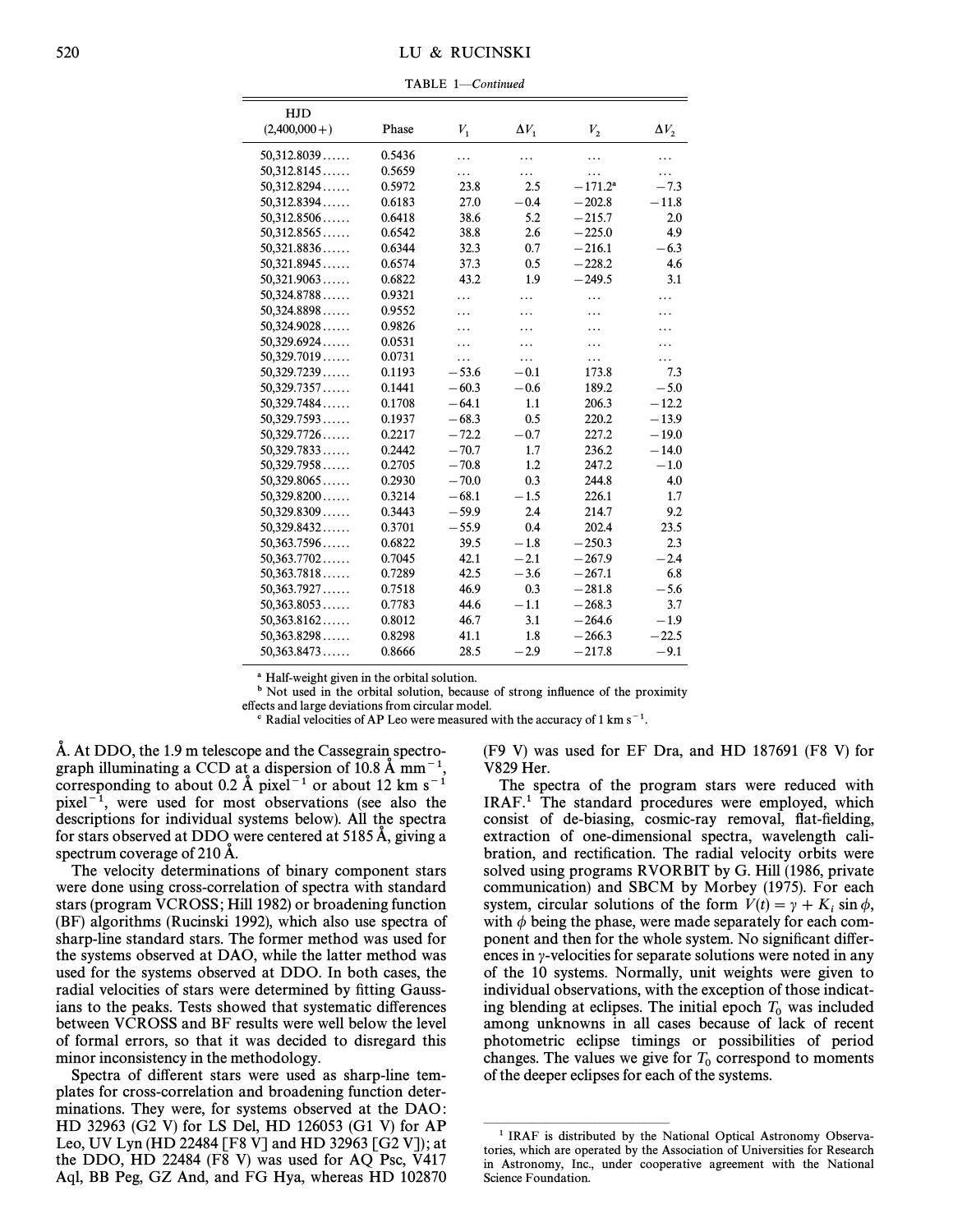| TABLE 2                                                      |
|--------------------------------------------------------------|
| SPECTROSCOPIC ORBITAL ELEMENTS OF 10 W URSAE MAJORIS SYSTEMS |

| Name, Type       | γ           | $K_1$ ,<br>$K_{2}$ | $\epsilon_{1}$<br>$\epsilon_{2}$ | $T_0$ – 2,400,000,<br>Assumed P | $a_1$ sin i,<br>$a_2$ sin i | $m_1 \sin^3 i$ ,<br>$m_2 \sin^3 i$ | $q = m_2/m_1$ |
|------------------|-------------|--------------------|----------------------------------|---------------------------------|-----------------------------|------------------------------------|---------------|
| $GZ$ And $(W)$   | 0.0(12)     | 129.7(13)          | ± 5.9                            | 50398.5521 (08)                 | 0.782(08)                   | 1.164(31)                          | 0.514(08)     |
|                  |             | 252.1 (28)         | $\pm 12.3$                       | 0.3050067                       | 1.519(17)                   | 0.599(13)                          |               |
| $V417$ Aql $(W)$ | $-14.2(14)$ | 97.0(16)           | $\pm 6.5$                        | 50321.5629 (10)                 | 0.710(12)                   | 1.376 (36)                         | 0.362(07)     |
|                  |             | 268.2(27)          | ±11.1                            | 0.37031142                      | 1.962(20)                   | 0.498(15)                          |               |
| LS Del $(W)$     | $-25.9(14)$ | 69.0(16)           | $+6.2$                           | 48154.9932 (08)                 | 0.496(12)                   | 0.449(11)                          | 0.375(10)     |
|                  |             | 184.8 (22)         | $\pm$ 9.5                        | 0.3638384                       | 1.328(16)                   | 0.168(05)                          |               |
| EF Dra $(A)$     | $-42.2(35)$ | 48.9 (43)          | ±7.9                             | 48788.3784 (18)                 | 0.410(36)                   | 1.699(91)                          | 0.160(14)     |
|                  |             | 306.1(54)          | ± 24.4                           | 0.4240331                       | 2.564(45)                   | 0.271(32)                          |               |
| $V829$ Her $(W)$ | $-13.4(10)$ | 88.6 (15)          | $\pm$ 5.2                        | 48417.6061 (09)                 | 0.627(11)                   | 0.754(19)                          | 0.408(08)     |
|                  |             | 217.0 (21)         | $\pm 6.4$                        | 0.3581502                       | 1.535(15)                   | 0.308(09)                          |               |
| FG Hya $(A)$     | $-5.7(12)$  | 36.0(13)           | $\pm 6.3$                        | 50438.7675 (06)                 | 0.233(08)                   | 1.410(24)                          | 0.112(04)     |
|                  |             | 322.4 (18)         | ± 8.9                            | 0.327835                        | 2.088(12)                   | 0.157(07)                          |               |
| $AP$ Leo $(A)$   | $-25.1(21)$ | 78.2 (23)          | $\pm 8.5$                        | 48311.9453 (13)                 | 0.665(20)                   | 1.368(33)                          | 0.297(09)     |
|                  |             | 263.1(29)          | ± 12.4                           | 0.4303546                       | 2.237(24)                   | 0.406(15)                          |               |
| UV Lyn $(W)$     | $-0.3(13)$  | 86.5(15)           | ±7.6                             | 48254.9203 (08)                 | 0.709(12)                   | 1.053(18)                          | 0.367(07)     |
|                  |             | 235.7(19)          | $\pm 9.0$                        | 0.41498088                      | 1.932(15)                   | 0.387(09)                          |               |
| BB Peg $(W)$     | $-28.9(14)$ | 97.2(15)           | $\pm 7.2$                        | 50324.5174 (09)                 | 0.694(11)                   | 1.369(33)                          | 0.360(06)     |
|                  |             | 270.2(25)          | ±11.5                            | 0.361501                        | 1.930(18)                   | 0.493(13)                          |               |
| $AO$ Psc $(A)$   | $-12.9(04)$ | 59.5 (04)          | $\pm 2.0$                        | 50333.4720 (09)                 | 0.559(04)                   | 1.355(27)                          | 0.226(02)     |
|                  |             | 263.3(19)          | $\pm 10.2$                       | 0.4756056                       | 2.474(19)                   | 0.307(05)                          |               |
|                  |             |                    |                                  |                                 |                             |                                    |               |

NOTE.—The standard errors of the circular solutions are expressed in units of last decimal places quoted; they are given in parentheses after each value. For example, the first entry 0.0(12) should be interpreted as  $0.0 \pm 1.2$ . The average radial velocities y, the velocity amplitudes  $K_i$ , and the standard unit-weight errors of the solutions are expressed in km s<sup>-1</sup>. The derived quantities of the orbit dimensions  $a_i$  and component masses  $m_i$  are in the solar radius and solar mass units  $R_\odot$  and  $M_\odot$ .



FIG. 1.-Radial velocities of the first four systems, GZ And, V417 Aql, LS Del, and EF Dra, plotted in individual panels versus orbital phases. The thin lines give the respective circular-orbit (sine curve) fits to the radial velocities. Open symbols indicate observations given half-weights in the solutions, while marks at the lower portions of the panels show phases of available observations which were not used in the solutions because of the blending of lines. EF Dra is the only A-type system among the four systems shown here; all other systems are of the W type, with slightly hotter, less massive components.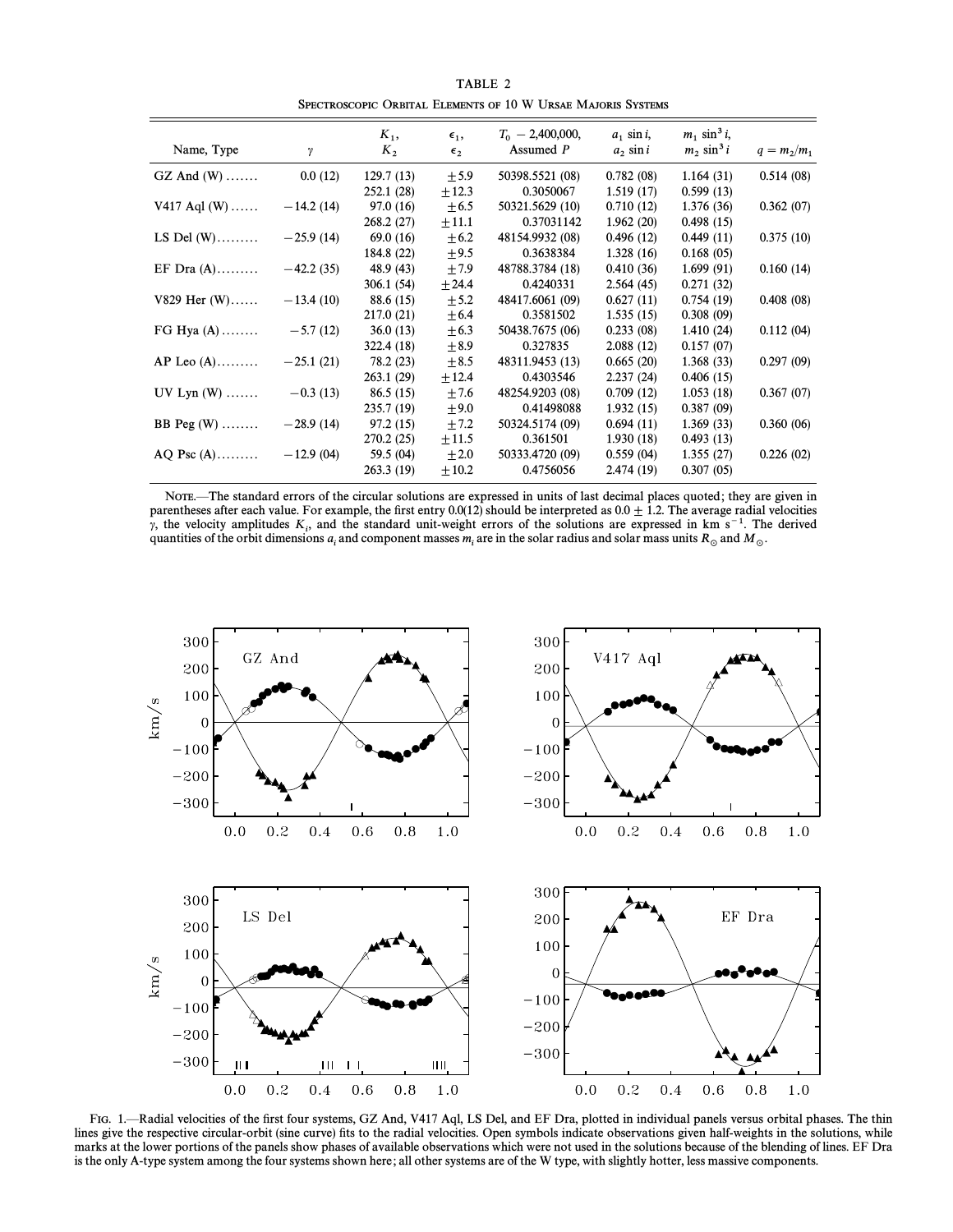

FIG. 2. Radial velocities of the systems V829 Her, FG Hya, AP Leo, and UV Lyn, in the same format as in Fig. 1. Among the four systems, FG Hya and AP Leo belong to A type.



FIG. 3.-Radial velocities of the systems BB peg and AQ Psc, in the same format as in Figs. 1 and 2. AQ Psc is an A-type system.

Standard stars were observed on each night of observations of program stars. These observations were used to check zero points in velocity. For DAO and early DDO observations, zero points were accurate to 1.2 km  $s^{-1}$  on average, while for the 1996–1997 DDO observations, the accuracy (limited by the spectrograph flexure) was slightly lower and equaled 1.6 km  $s^{-1}$ .

From a series of over 60 observations of IAU standard stars, it was found that the velocity of the template star HD 22484, which was used for the radial velocity determinations of the DDO observations, had a measured value 1.8  $km s<sup>-1</sup>$  more negative than the IAU value. The effect may have been caused by a nightly instability of the Cassegrain spectrograph. Thus, the derived radial velocities for five systems, AQ Psc, V417 Aql, BB Peg, GZ And, and FG Hya, should be increased by 1.8 km  $s^{-1}$ , leading to a corresponding increase in the derived  $\gamma$ -velocity for each of these systems. This value of 1.8 km  $s^{-1}$  may be taken as an estimate of the external error of our observations.

The observations are listed in Table 1 listing the Heliocentric Julian Date (HJD)of the exposure, the adopted phase, and the two radial velocity determinations, together with the deviations from the circular solution. The stars are arranged in this table in the alphabetic order of constellations. The next section discusses individual systems. For each system, we first describe the observations and then summarize briefly how they relate to the previous existing data. For some quantities we quote determination uncertainties; they are given in parentheses, following the actual numbers. This convention is used in Table 2, which sum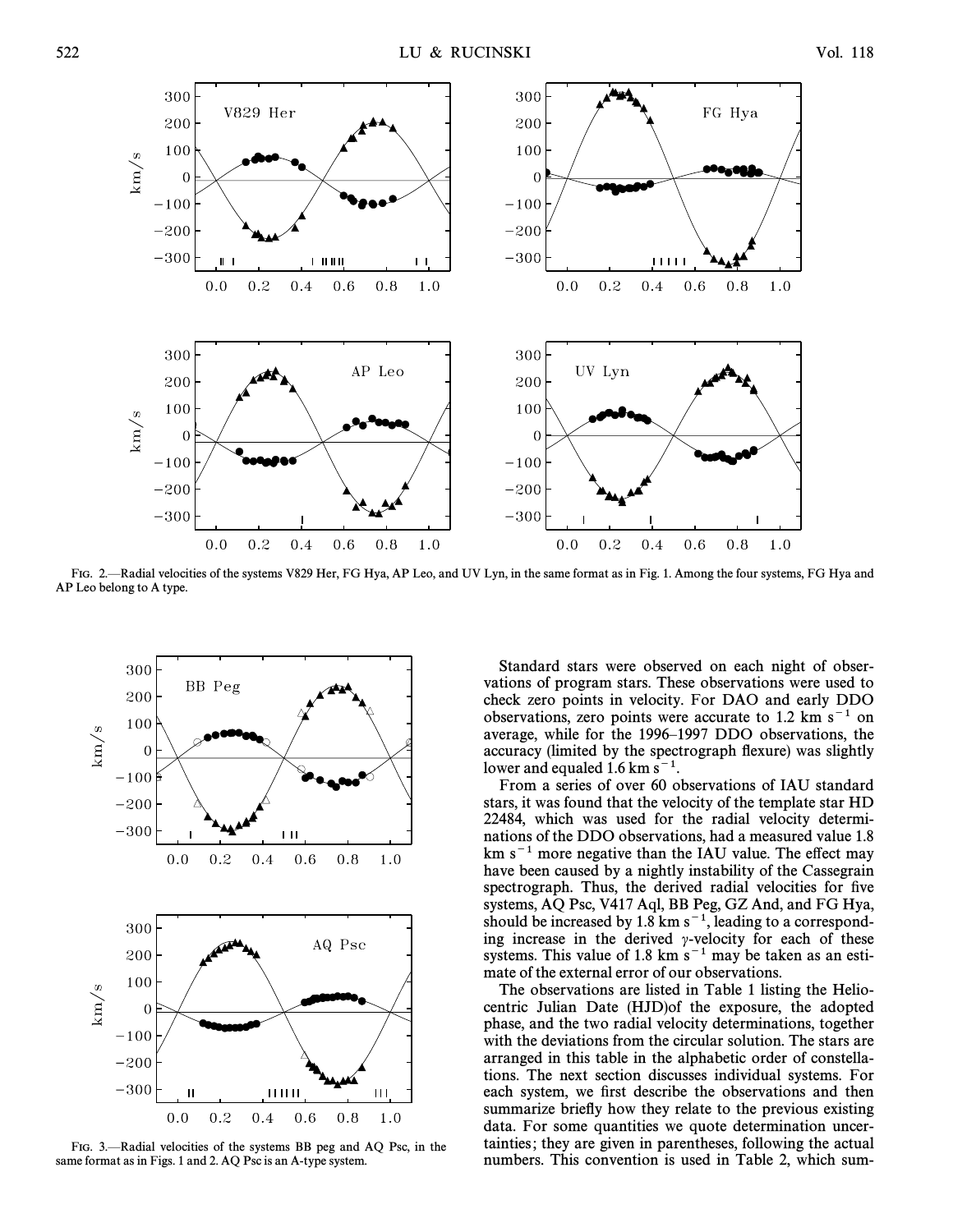marizes the results of the paper. Figures 1, 2, and 3 show individual observations for the program stars together with the respective sinusoidal fits.

## <sup>3</sup>. RESULTS FOR INDIVIDUAL SYSTEMS

## 3.1. GZ And

The spectroscopic orbit presented here (based on the DDO observations) has been determined for the first time. A total of 27 spectra were obtained in the period of 1996 September–December. The exposure times were 15 minutes, corresponding to about 0.034 of the orbital period. This time resolution is somewhat lower than for the other systems because of the shortness of the period. The orbital period of 0.3050067 days has been adopted after Liu, Yang, & Tam (1987).

The system was discovered as a W UMa–type binary by Walker (1973), as a brightest component (A) of a visual multiple system ADS 1693. whose properties were studied later by Walker (1991, 1996). He claimed that, in addition, the W UMa binary belongs to a close triple system with a period of about 5.3 yr for the wide pair. Indeed, on the basis of the photometric properties it appears that all visual components of ADS 1693, except star D, are probably physical members of the multiple system. However, we have been unable to detect the third component in our spectroscopic observations of GZ And (ADS 1963A). Both Walker (1991, 1996) and Liu et al. (1987) signaled that they made photometric solutions, but their results are not available yet, so that this W-type system still awaits a combined photometric-radial velocity investigation.

### 3.2. V 417 Aql

The spectroscopic orbit presented here has been determined for the first time. The system was observed at DDO in 1996 August–September. A total of 22 spectra were obtained, all of them at phases around the orbital quadratures. The exposure times were 15 minutes, corresponding to a phase resolution of 0.028. A period of 0.37031142 days was adopted in the spectroscopic orbit solution, following Faulkner (1986).

V417 Aql was discovered by Hoffmeister (1935). There were few investigations of this system other than those devoted to timing of eclipse minima. Recently, Samec, Pauley, & Carrigan (1997) obtained high-precision photometric light curves and made solutions of geometric elements. Their mass ratio of  $q = 0.3684$  is almost the same as our spectroscopic value of 0.362. By combining the photometric solution of Samec et al. with our radial velocity solution, the following absolute parameters can be derived:  $a = 2.68$  R<sub>\opp</sub>, side radii  $R_1 = 1.29$  R<sub>\opp</sub> and  $R_2 = 0.80$  R<sub>\opp</sub><br>and masses M<sub>n</sub> and M<sub>n</sub> and and The degree of and masses  $M_1 = 1.40 M_\odot$ ,  $M_2 = 0.50 M_\odot$ . The degree of context is 10%. contact is 19%. This W-type system is very similar to BB Peg, which we discuss below.

## 3.3. LS Del

The spectroscopic orbit for this system is presented here for the first time. The star was observed at DAO with the "21121" spectrograph and the RCA2 CCD detector at a dispersion of 15 Å mm<sup>-1</sup>, or the scale 0.25 Å pixel<sup>-1</sup>. The binary was observed only on two nights, 1990 September 19 and 21. The spectra were centered at 4160 A with a coverage of 250 A. Forty-two observations were obtained, of which 29 were at orbital quadratures, and 13 at conjunctions. The conjunctions were observed unintentionally, purely because of the inaccurately known period. Typical exposure time was 8 minutes, corresponding to 0.015 in orbital phases. A single spectrum at low dispersion taken in the blue region showed that the spectral type of the star is G0 V, not G5 as given in Bond (1976). LS Del is a W-type W UMa system.

The LS Del system was discovered spectroscopically as a close binary by Bond (1976). Since then, the system has been analyzed several times. Derman, Demircan, & Selam (1991) gave a period of 0.3638384 days, which was used in our solutions of radial velocities for orbital elements. An attempt at a solution of the light curve (Wang, Lu, & Fan 1986), using the mass ratio from the present RV data by means of Wilson-Devinney method (Wilson 1979) led to the inclination  $i = 48°.5$ , almost identical temperatures of components (with  $T_2$  higher than  $T_1$  by 40 K, implying a W-type 2 and 2 a shallow 2 center of  $f_1$   $\frac{70}{70}$ . The absolute system), and a shallow contact of  $f = 7%$ . The absolute dimensions obtained were  $a = 2.44$  R<sub>o</sub>,  $M_1 = 1.07$  M<sub>o</sub>, and  $M_2 = 0.40 M_\odot$ . Another photometric analysis of the 2<br>existence 200 M\_ M\_Meason (1000) who alterned a system was carried out by Weaver (1990), who obtained a similar inclination of  $i \approx 45^\circ$  and also weak contact; he suggested that light variations are probably due to ellipsoidal deformation of components instead of eclipses; the mass ratio was not given.

#### 3.4. EF Dra

Two sets of spectra were obtained at DDO at two different dispersions, 10.8 and 30 Å mm<sup> $-1$ </sup>. Of the total of 43 spectra, only the 16 higher dispersion spectra (obtained in 1992 May–June) were used for the radial velocity determinations, which led to our first-time spectroscopic orbital orbit. The exposures were 20 minutes, corresponding to 0.033 in orbital phases. The spectra indicated that the system is a triple one (Lu 1993). This circumstance resulted in such a heavy blending of the low-dispersion spectra at 30  $\AA$  mm<sup> $-1$ </sup> that no reliable radial velocities could be measured; these spectra were not used in our orbital determinations. The third component is probably a physical companion, since its radial velocity of  $-38$  km s<sup>-1</sup> is very close to the systemic velocity of  $-42 \text{ km s}^{-1}$  of the eclipsing pair.

The system EF Dra was discovered as an X-ray source by the Einstein Observatory Extended Medium Sensitivity Survey (Gioia, Maccacaro, & Wolter 1987). Fleming, Gioia, & Maccacaro (1989) suggested that it was a W UMa–type variable. Robb  $&$  Scarfe (1989) obtained the first light curves and confirmed the suggestion of Fleming et al., giving the orbital period of 0.42400 days. Later, Plewa et al. (1991) refined the period on the basis of their photometric observation. This period was used in our orbital solution. The photometric mass ratio derived by Plewa et al.,  $q \approx 0.125$ , is different from our spectroscopic result probably because they did not take the third light into account. Our analysis shows that EF Dra is an A-type W UMa system with the more massive primary component eclipsed at the deeper minimum.

### 3.5. V 829 Her

The spectroscopic orbit of V829 Her has been determined for the first time. Thirty spectra were obtained at DDO, consisting of 26 observations during the first run in 1991 June and 1992 May–June and four observations during the second run on 1997 February 10. Of the spectra obtained during the first run, 13 (one-half of the total) were secured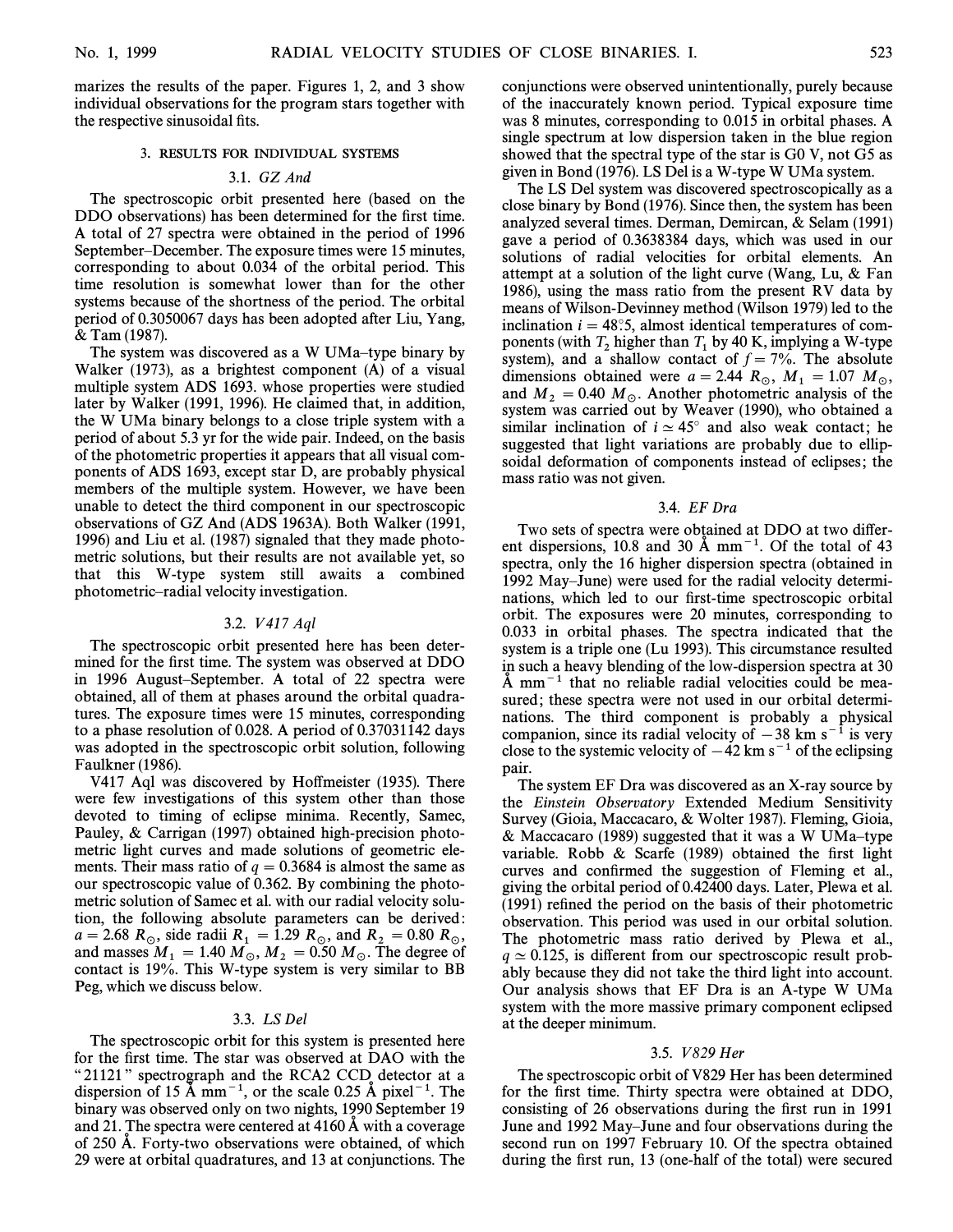around the orbital conjunctions due to an inaccurately known period at the time of the observations. The four spectra of the second run were all around the first orbital quadrature. The exposure times were about 15 minutes long, corresponding to about 0.03 in orbital phases.

V829 Her was discovered serendipitously as an X-ray source during the Einstein Observatory Extended Medium Sensitivity Survey (Gioia et al. 1987). It was suspected of being a W UMa system by Fleming et al. (1989). Soon thereafter, Robb (1989) obtained photometric observations of the system and confirmed the W UMa variability type. He found a period of 0.35813 days, which was only approximate because of the short time span. Later, he obtained a time of light minimum of 2,448,505.7163 (R. M. Robb 1992, private communication), which was combined with two times of minima by Agerer & Hubscher (1995) to derive an ephemeris:

Min I \ HJD 2,447,680.8910(11)] 0.3581502(4)E .

For this star, as for all our spectroscopic orbit solutions, the photometric values of periods were adopted and our radial velocities were used only to determine the zero epochs of the spectroscopic orbital solutions.

By combining the observed and synthesized light curves (R. M. Robb 1992, private communication) and BF Ðts, in the same way as in Rucinski, Lu, & Shi (1993), we derived the following geometric and absolute parameters for this W-type W UMa system:  $i=57(2)$  deg,  $f=15(9)%$ ,  $X = 0.030(6), a = 2.697(13)$   $R_{\odot}$ ,  $R_1 = 1.266(6)$   $R_{\odot}$ ,  $R_2 = 0.840(4)$   $R_1 = 1.458(21)$   $M_1 = M_2 = 0.50(40)$   $M_2 = 0.026(60)$ 0.849(4)  $\overline{R}_{\odot}$ ,  $M_1 = 1.458(21)$   $M_{\odot}$ ,  $M_2 = 0.596(10)$   $\overline{M}_{\odot}$ , and  $q = 0.409(5)$ .

#### 3.6. FG Hya

The spectroscopic orbit presented here has been determined for the first time with the modern instrumentation, although five prism spectra at a dispersion of  $75 \text{ Å mm}^{-1}$  at H $\gamma$  were used by Smith (1963), from which he derived a primary semiamplitude of 92 km  $s^{-1}$ , questioned as too large by Mauder (1972).

The current spectroscopic orbit has been based on data obtained at DDO in 1996 November-1997 February. Thirty spectra were secured with exposure times of 15 minutes, corresponding to 0.032 in orbital phases. The orbital solution assumed a period of 0.327835 days, following Yang et al. (1991).

After the discovery of its light variation by Hoffmeister (1934), FG Hya was the subject of many investigators. Three sets of photometric solutions exist in the literature : Mochnacki & Doughty (1972), Twigg (1979), and Yang et al. (1991). All these investigations found small mass ratios: 0.145, 0.142, 0.128; none, however, were as small as our spectroscopic value of 0.112. We admit that for such extreme values the spectroscopic mass ratio may be difficult to determine accurately and that photometric determinations utilizing eclipse contacts may give superior results. All three photometric solutions arrived at a very deep overcontact, the largest being 90% by Yang et al. (1991).

This A-type system deserves further investigation. Assuming the preliminary value of  $i=87°.6$ , following Yang et al. (1991) (simply because their mass ratio was the closest to ours from among several photometric determinations), we derive  $a = 2.32$  R<sub>\op</sub>,  $M_1 = 1.41$   $M_0$ , and  $M_2 = 0.16$ <br>M<sub>1</sub>. These numbers are obviously amproximate because the  $M_{\odot}$ . These numbers are obviously approximate because the photometric solution was not for the same mass ratio; for

the same reason, we have not evaluated the radii. The point worth noting is the very low mass of the secondary component.

## 3.7. APLeo

The spectroscopic orbit described here has been determined for the first time. The template spectrum star for the cross-correlation function (CCF) determinations was HD 126053 (G1 V).

A total of 21 spectra, all around at quadratures, were obtained on three consecutive nights, 1991 February 23, 24, and 25, at DAO with the  $1.8 \text{ m}$  telescope and "21121" spectrograph with the RCA2 CCD detector at a dispersion of 15  $\AA$  mm<sup>-1</sup>, or 0.23  $\AA$  pixel<sup>-1</sup>. All the spectra were centered at 5020 A with a coverage of 240 A. The exposure times were  $15-20$  minutes, corresponding to a phase resolution about 0.024–0.032. The period of 0.4303546 days by Zhang, Zhang, & Zhai (1992) was used in the spectroscopic orbit solution. A spectrum taken in blue showed that the spectral type of the system is  $F7-F8$  V.

Mauder (1967) obtained the first geometric elements solution, based on photometric data. He derived a mass ratio of 0.31 and inclination of  $77^\circ$ . A modern photometric solution was carried out by Zhang et al. (1992), who found a mass ratio of 0.301, almost identical to our spectroscopic value. We note that similarly excellent agreement exists for BB Peg, which was also analyzed photometrically by this group. However, their photometric solution of AP Leo leads to a hotter, less massive secondary being eclipsed at the deeper minimum, a configuration that is normally called the W-type subtype of the W UMa systems, whereas our radial velocity curves show that the primary minimum is a transit; i.e., it is the more massive star that is hotter and eclipsed at the deeper minima, suggesting an A-type W UMa system. This discrepancy should be clarified. There is a chance that the photometric solution of Zhang et al. was a†ected by incorrect placement of spots (parenthetically, we note that the spot locations were unbelievably accurately determined in this solution). Nevertheless, the inclination of 79°.9 and fractional radii of  $r_1 = 0.502$  and  $r_2 = 0.284$  (side 1) and (side 1) and (side 1) and (side 1) and (side 1) values) derived by Zhang et al. could be used with some confidence to derive the absolute dimensions  $a = 2.95 R_{\odot}$ ,  $M_1 = 1.43 M_{\odot}, M_2 = 0.42 M_{\odot}, R_1 = 1.48 R_{\odot}, R_2 = 0.84$ <br> $R_1$ . We note that we were not able to detect one enotes.  $R_{\odot}$ . We note that we were not able to detect any spectroscopic signatures of a third body in the system, whose existence was suggested by Zhang et al.

## 3.8. UV Lyn

The spectroscopic orbit of UV Lyn has been determined by us for the first time. The system was observed on two nights, 1990 December 29 and 1991 January 4, at DAO with the 1.8 m telescope and the " $21121$ " spectrograph. Unfortunately, the data were obtained with two different CCD detectors on each of the two nights. On the first night, RCA2 (1024 pixels) was used with a coverage of 240 A, while on the second night, Ford (512 pixels) was used with a coverage of 160 Å. The dispersion was 0.23 Å pixel<sup>-1</sup> for the former detector and 0.31 Å pixel<sup> $-1$ </sup> for the latter. All of the spectra were centered at  $5020$  Å. Two template stars were used during each night, HD 22484 (F8 V) and HD 32963 (G2 V). A total of 31 spectra were accumulated with the exposure times ranging between 15 and 20 minutes, with the corresponding phase resolution of 0.025 to 0.033. RV were first measured using VCROSS and then remeasured using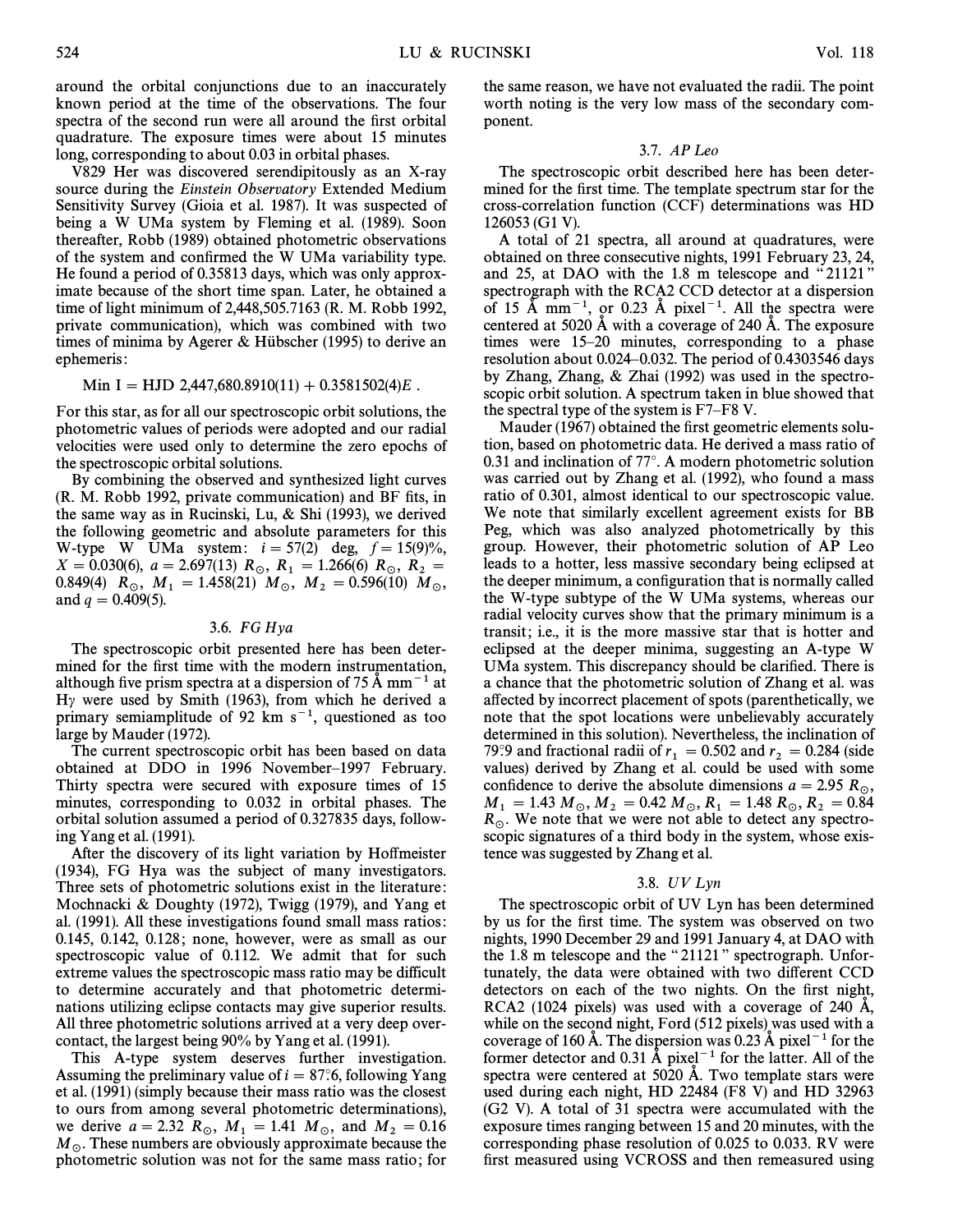BFs. The velocities given in Table 1 are those obtained by the BF method. The spectroscopic elements were derived by adopting the period of 0.41498088 days from Markworth & Michaels (1982).

The variability of UV Lyn was discovered by Kippenhahn (Geyer, Kippenhahn, & Strohmeier 1955). There are three sets of photoelectric observations in the literature, with the most recent one by Zhang et al. (1995), who published complete light curves and listed two times of minima. Earlier photometric data sets were obtained by Bossen (1973) and by Markworth & Michaels (1982); photometric solutions were attempted in both of these papers, but the derived photometric mass ratios were very different from those presented here so that other parameters of these solutions are obviously highly questionable.

An attempt was made to produce a combined solution of geometric elements of UV Lyn, based on the light curve by Bossen (1973) and the BFs obtained here. The light curve by Bossen<sup>2</sup> was used because the Markworth  $\&$  Michaels light curves were very perturbed. The approach consisted of fitting the theoretical BFs computed with the light-curve/ line-profile synthesis program WUMA5 to the observed BFs, using the spectroscopic mass ratio  $q$  derived here as the initial value. A very brief information about WUMA5 and the approach can be found in Hill  $&$  Rucinski (1993) and in a short series of papers: Rucinski (1992), Lu & Rucinski (1993), and Rucinski et al. (1993). The mass ratio changed from the spectroscopic value insignificantly to  $q = 0.371(8)$ , with the remaining parameters  $i = 67(2)$  deg,  $\bar{f} = 20\%,$   $X = 0.018(4)$ . The absolute parameters are  $a = 2.914(17)$   $R_{\odot}$ ,  $M_1 = 1.412(31)$   $M_{\odot}$ ,  $M_2 = 0.523(15)$ <br> $M_1 = 1.402(8)$   $R_1 = 0.005(5)$   $R_2 = 0.523(15)$  $M_{\odot}$ ,  $R_1 = 1.403(8) R_{\odot}$ ,  $R_2 = 0.905(5) R_{\odot}$ .

## 3.9. BB Peg

The present spectroscopic orbit determination is the second one, after the solution by Hrivnak (1990). Our observations were obtained at DDO in 1996 August-September. Twenty-eight spectra were obtained with exposure times of 15 minutes, corresponding to 0.029 in orbital phases. The orbital period in our solution was fixed at the value of 0.361501 days determined by Leung, Zhai, & Zhang (1985).

The system was discovered by Hoffmeister (1931) and since then has been the topic of several investigations. The only spectroscopic orbit solution of Hrivnak (1990) was based on radial velocity data obtained from spectral crosscorrelations. His mass ratio,  $q = 0.34 \pm 0.02$ , is in a good agreement with ours, which was derived from the BFs. The mass ratio derived from CCF method is not too signiÐcantly different from the one from BF method, but the cross-correlation method carries a potential of underestimating the amplitude of the more massive star, which would lead to a smaller value of  $q$ . The most consistent approach in the derivation of physical parameters is a combined solution of photometric and spectroscopic data, as in the case of AH Vir (Lu & Rucinski 1993) and also in the case of UV Lyn (this paper), which in both cases confirmed the BF result. As we understand Professor Hrivnak plans to obtain a combined photometric and spectroscopic solution on the basis of his CCF determination of  $q$ . This will provide an external check on our solutions, as the two data

ÈÈÈÈÈÈÈÈÈÈÈÈÈÈÈ

sets are both of good quality but also entirely independent of each other.

Several photometric solutions of light curves are available, among them solutions by Cerruti-Sola, Milano, & Scaltriti (1981). They derived a mass ratio 2.49, or, following our convention,  $q = 0.40$ , which is significantly different from ours. Moreover, they found a rather deep contact configuration of  $37\%$ , which is uncommon for W-type W UMa stars. Leung et al. (1985) solved their light curves of BB Peg and derived a mass ratio of 0.356, which is almost identical to our spectroscopic  $q$ . They also found a more likely fillout factor of 12%. Using their geometric parameters (inclination and fractional radii), the following absolute dimensions of this W-type system have been derived:  $a = 2.63$  R<sub>\opposite radii  $R_1 = 1.26$  R<sub>\opposite and R<sub>2</sub> = 0.76 R<sub>\opposite and R<sub>2</sub> = 0.76 R<sub>\opp</sub><sub>0</sub>,</sub></sub></sub>  $M_1 = 1.38 M_{\odot}, M_2 = 0.50 M_{\odot}.$ 

## 3.10. AQ Psc

The spectroscopic orbit of this system is presented for the first time. It was observed at DDO, in 1996 August-October. Due to the inaccurately known period, from among our 37 spectra, 11 were secured around conjunctions rather than quadratures. The exposure times were 15 minutes, corresponding to about 0.022 in orbital phases.

This system has not been investigated extensively before. Pastori (1985) discovered it to be a W UMa variable and gave a period of 0.47564 days. Since then a few more times of minima have becomes available (Mūyesseroğlu, Gūrol,  $\&$ Selam 1996; O. Demircan 1997, private communication). With these limited material available, we derived a new ephemeris:

## Min I = HJD 2,449,283.3292(16) + 0.4756056(4)E,

of which only the period was used in the spectroscopic orbit solution. Although the period was not precisely determined, it should be accurate enough for our spectroscopic solution since the time span of our observations was relatively short. With our well-determined spectroscopic orbit, this A-type system deserves a new photometric investigation.

## <sup>4</sup>. SUMMARY

The paper presented the first installment of radial velocity determinations for 10 bright, close binary systems lacking adequate radial velocity data. The new results have been obtained using the modern techniques of template matching (cross-correlation and broadening function) on the basis of observations collected with the  $1.8$  m–class telescopes at the Dominion Astrophysical Observatory and David Dunlap Observatory. Preliminary, circular-orbit spectroscopic orbit solutions have been obtained for all 10 systems with the immediate goal of extracting the gamma" velocities and mass ratios. The former will be used for a rediscussion of the kinematics of the contact systems, while the latter can serve as an important departure point in combined, precise photometric/spectroscopic synthesis solutions of individual systems.

The authors wish to thank the directors of Dominion Astrophysical Observatory and of David Dunlap Observatory for generous allocation of observing time. Thanks are also due to C. Maceroni and H. Duerbeck for moral and organizational help during critical phases of this project.

 $2$  The light curve was made available by the librarian P. D. Hingley at the Royal Astronomical Society, London, UK.